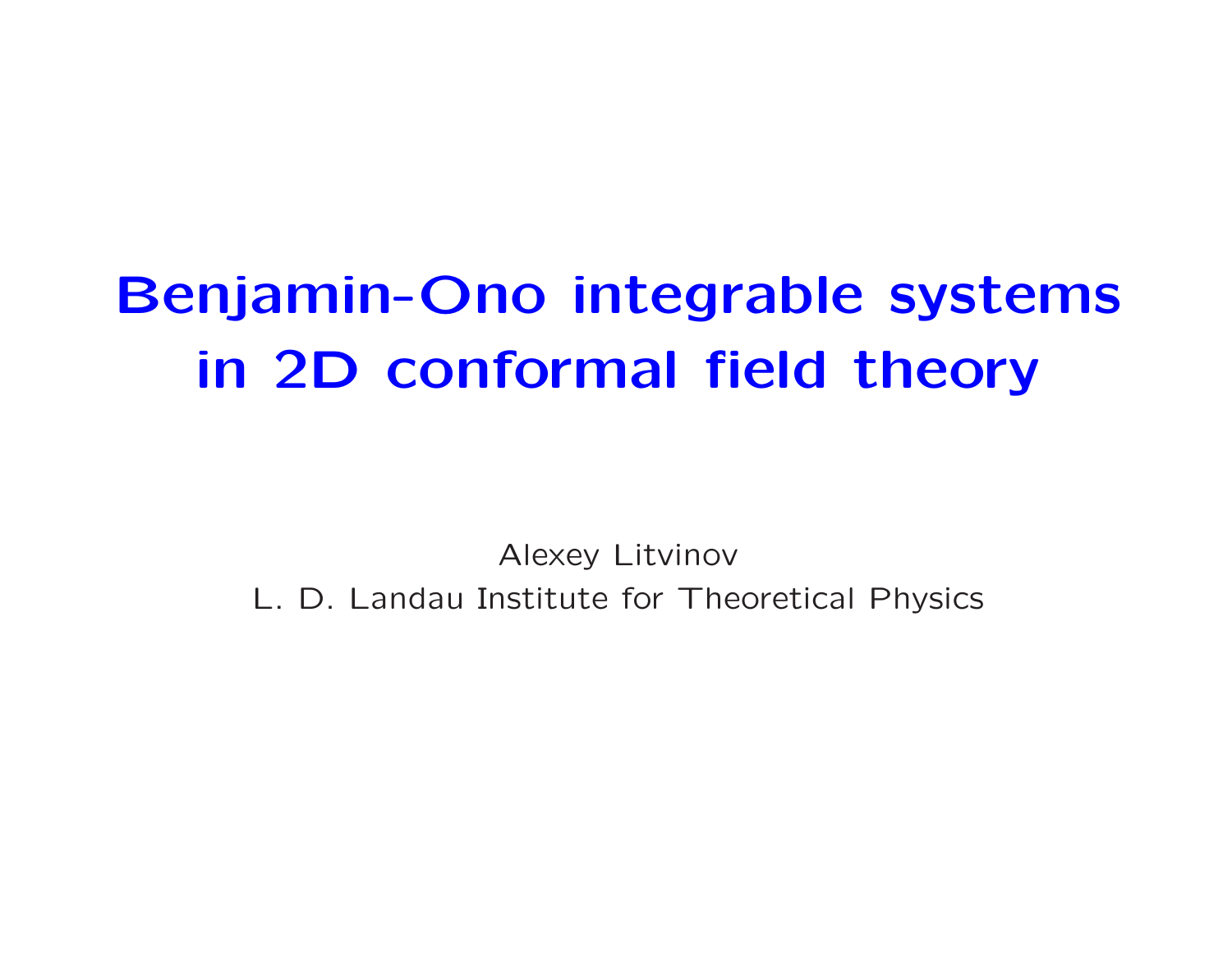## Plan of talk:

- 1. Integrals of Motion in 2D CFT
- 2. Classical BO equation: review
- 3. Quantization of BO system: relation to CS model
- 4. Applications: conformal blocks and AGT formula
- 5. Concluding remarks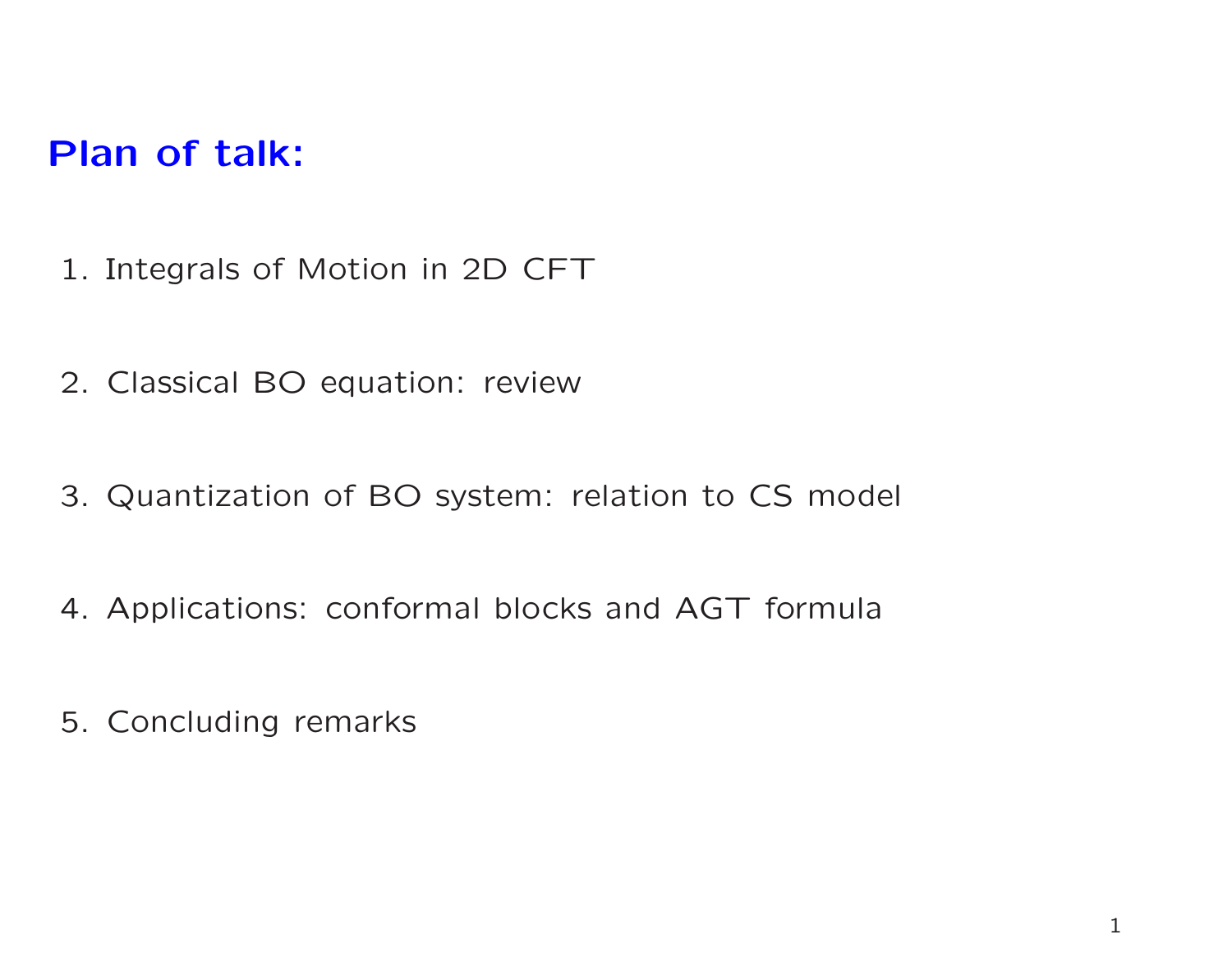# Integrals of Motion in 2D CFT:

- Local Integrals of Motion were introduced by Zamolodchikov in <sup>1987</sup>
- Consider CFT with the symmetry algebra  $\mathcal A$  and define

$$
\mathbf{I}_k = \frac{1}{2\pi} \int \mathbf{G}_{k+1} dx
$$

such that

- 1.  $[I_k, I_l] = 0$
- 2.  $\mathbf{I}_k$  has spin  $k$
- 3. The simultaneous spectrum of  ${\bf I}_k$  is non-degenerate
- 4. Some other conditions: like appropriate semiclassical limit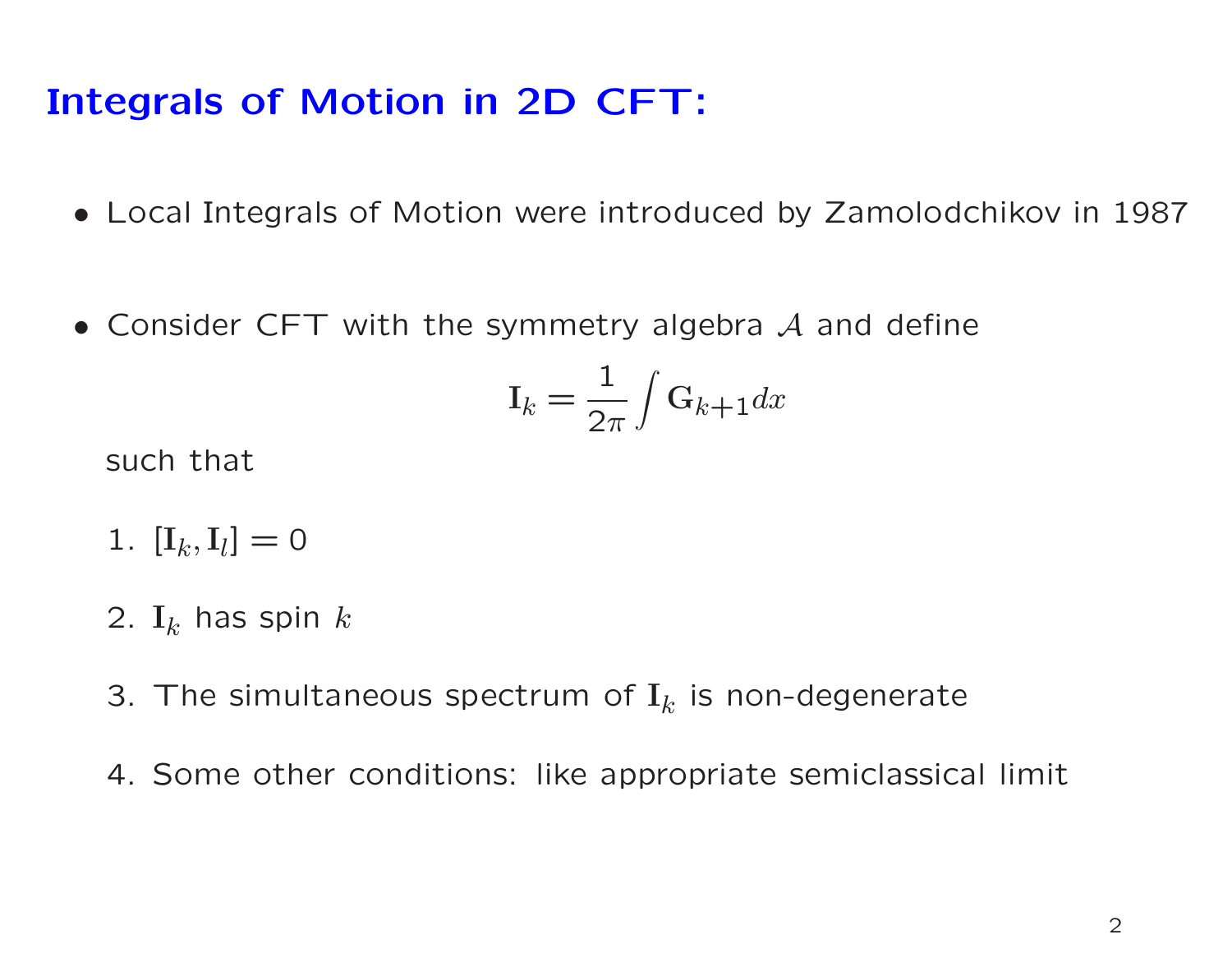• The most known example is the system originally studied by Zamolodchikov:  $\mathcal{A} = \mathsf{Vir},\ T(z)$  with the central charge  $c$ 

$$
G_2 = T(z)
$$
,  $G_4 = (T(z))^2$ ,  $G_6 = (T(z))^3 + \frac{c+2}{12}(T'(z))^2$ , ...

- In semiclassical limit  $c \to \infty$  it reduces to KdV system
- One of the advantages of IM's is that they may survive under theintegrable perturbation  $(\Phi_{1,3}$  perturbation in this particular case)
- Bazhanov, Lukyanov and Zamolodchikov studied this system in great details. In particular they derived  $T$  and  $Q$  functions  $\ldots$
- One of the impressive results is the so called IM/ODE correspondence(Dorey, Tateo, BLZ)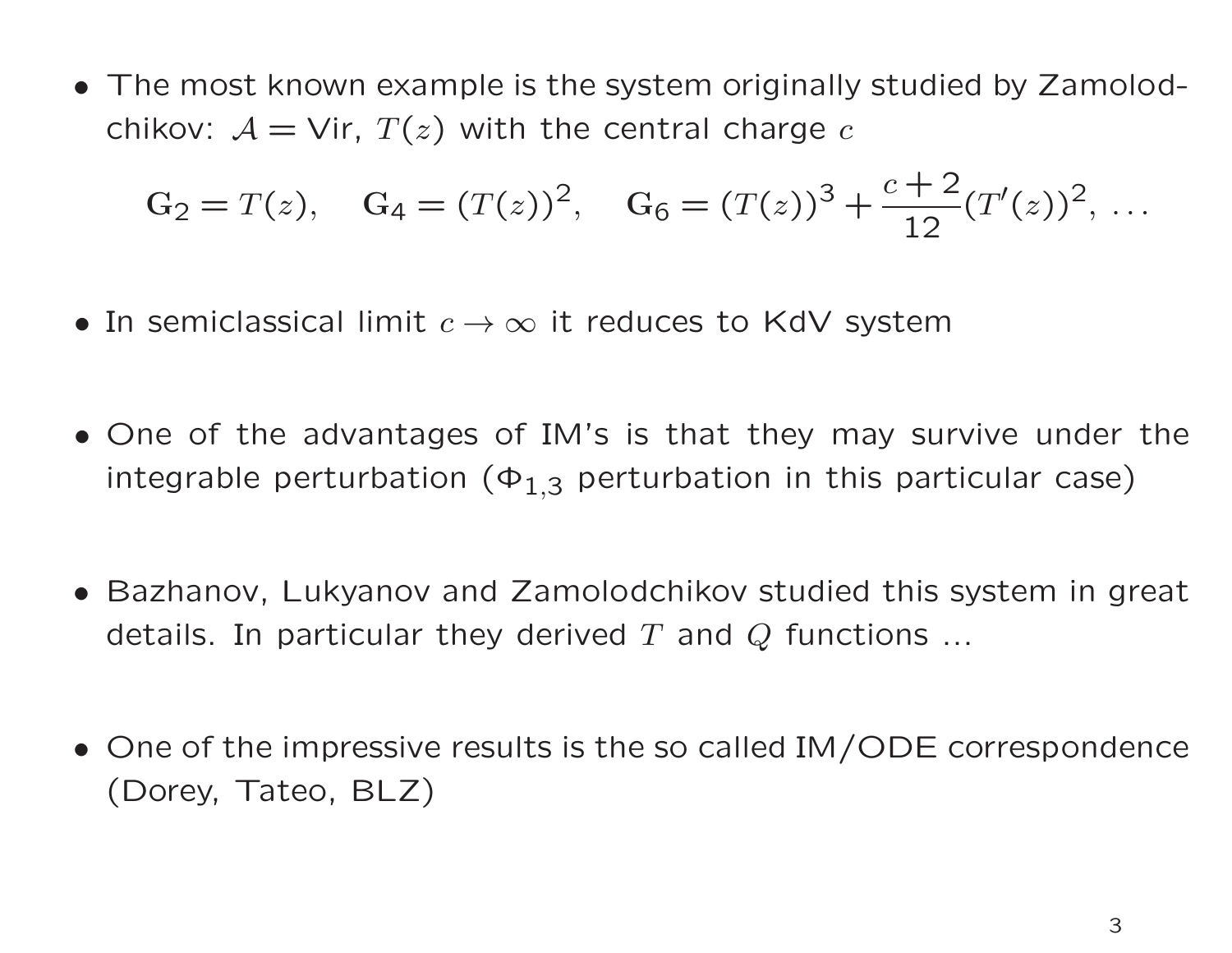#### Benjamin-Ono equation:

• Appears in hydrodynamics of stratified fluid (Benjamin–1967, Ono–1975)

$$
\mathsf{v}_t + 2\mathsf{v}\mathsf{v}_x + \mathsf{H}\mathsf{v}_{xx} = 0, \qquad x \in [0, 2\pi]
$$

where H is the operator of Hilbert transform defined by

$$
\mathsf{H} F(x) \stackrel{\text{def}}{=} \frac{1}{2\pi} \int_0^{2\pi} F(y) \cot \frac{1}{2}(y-x) \, dy.
$$

• Following Bock-Kruskal and Nakamura (1979) we define

$$
v = \lambda (e^{w} - 1) + i P_{+} w_{x}, \qquad P_{\pm} = \frac{1}{2} (1 \mp i H)
$$

Substituting  $(\star)$  into BO equation one arrives at

$$
\left(\lambda e^{w} + i P_{+} \frac{\partial}{\partial x}\right) \left[w_{t} + 2vw_{x} - iw_{x}^{2} + Hw_{xx}\right] = 0
$$

 $(\star)$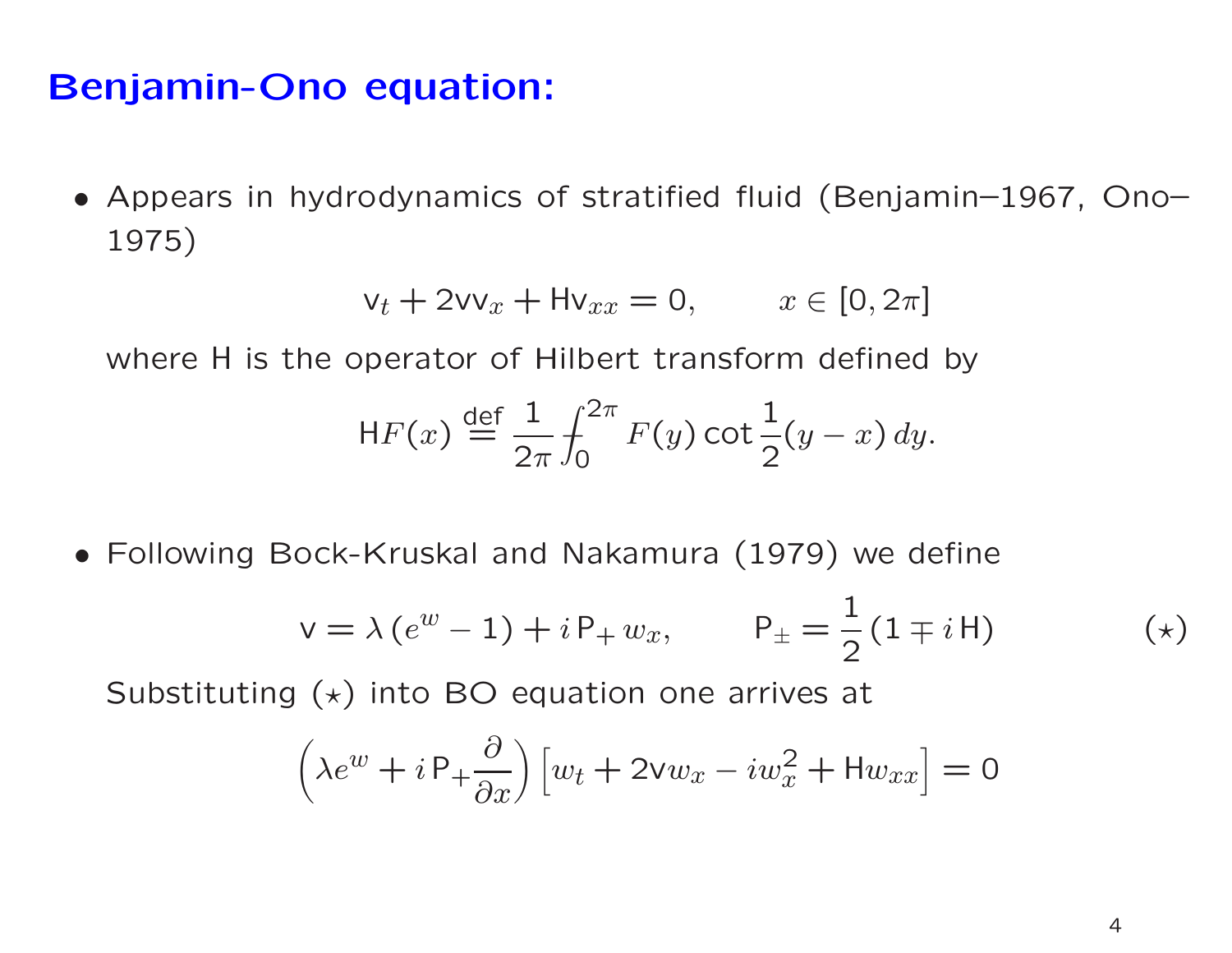• We can assume that the expression in angular brackets vanishes

$$
w_t + 2vw_x - iw_x^2 + Hw_{xx} = 0
$$

• Substituting  $w = w^+ + w^-$ , where  $w^{\pm} = P_{\pm}w$  one finds

$$
i\phi_x^+ + (\lambda + \nu)\phi^+ = \lambda\phi^-, \n\phi_t^+ - i\phi_{xx}^+ - 2\lambda\phi_x^+ \mp 2\phi^+ P_{\pm}v_x = 0
$$
\n
$$
(*)
$$

where

$$
\phi^+ = e^{-w^+}, \quad \phi^- = e^{w^-}.
$$

We note that this system is a Lax pair for BO equation.

 $\bullet$  One can easily check that  $w$  is a conserved density

$$
\frac{\partial}{\partial t} \int_0^{2\pi} w(x, t) \, dx = 0,
$$

and hence its expansion in spectral parameter  $\lambda$  gives infinitely conserved densities for BO equation.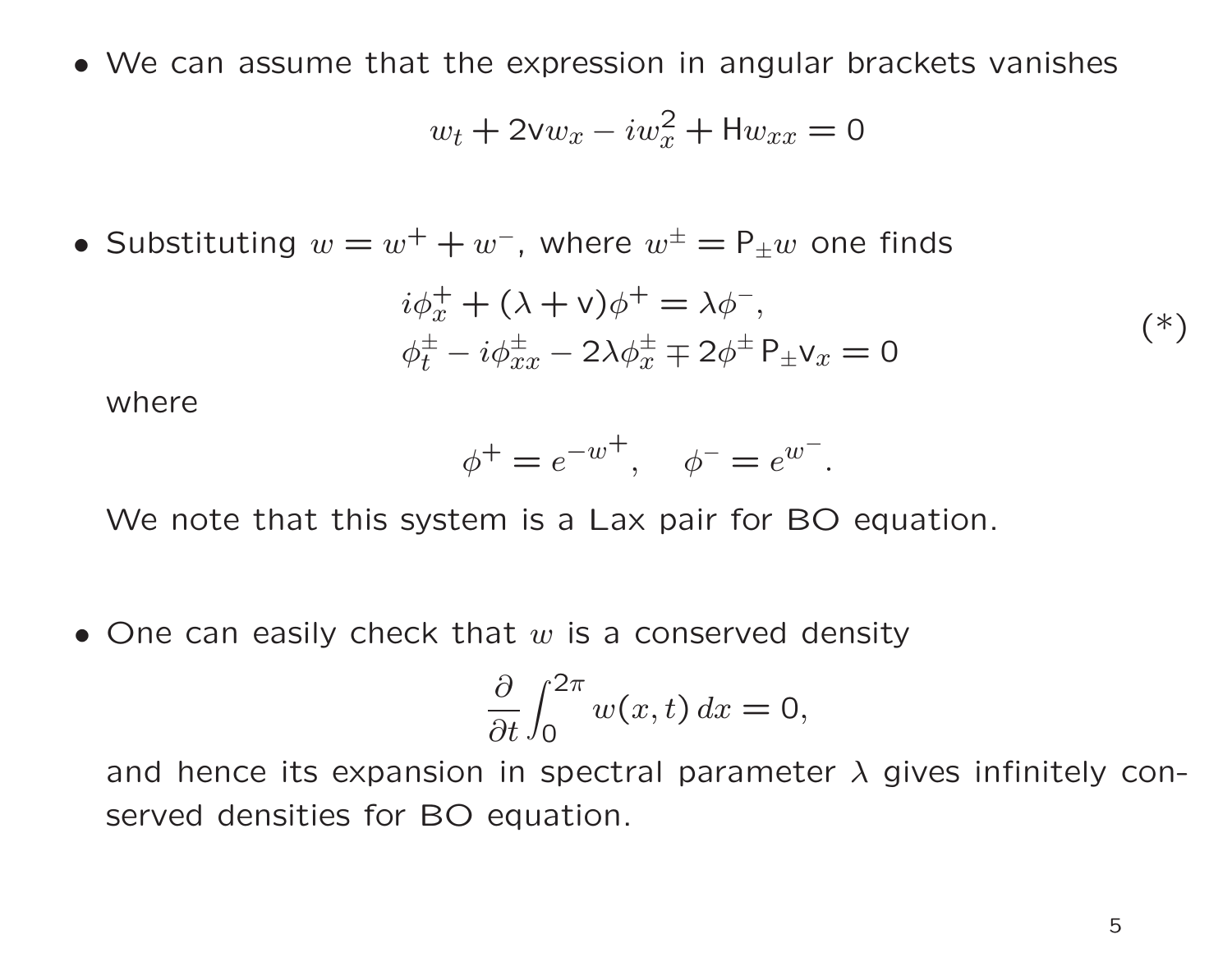• Expanding at  $\lambda \to \infty$  (here and below  $D = H \frac{d}{dx}$ ) we get

$$
G_1 = v
$$
,  $G_2 = \frac{v^2}{2}$ ,  $G_3 = \frac{v^3}{3} + \frac{1}{2}vDv$ ,  $G_4 = \frac{v^4}{4} + \frac{3}{4}v^2Dv + \frac{1}{2}v_x^2$ ,...

such that the quantities (classical Integrals of Motion)

$$
I_k \stackrel{\text{def}}{=} \frac{1}{2\pi} \int_0^{2\pi} G_{k+1} \, dx,
$$

are conserved in time.

• We note that BO equation can be written in <sup>a</sup> Hamiltonian form

$$
v_t = \{I_2, v\}, \qquad \{v(x), v(y)\} = \delta'(x - y),
$$

and all the quantities  $I_{k}$  form a commutative Poisson algebra

$$
\{I_k,I_l\}=0.
$$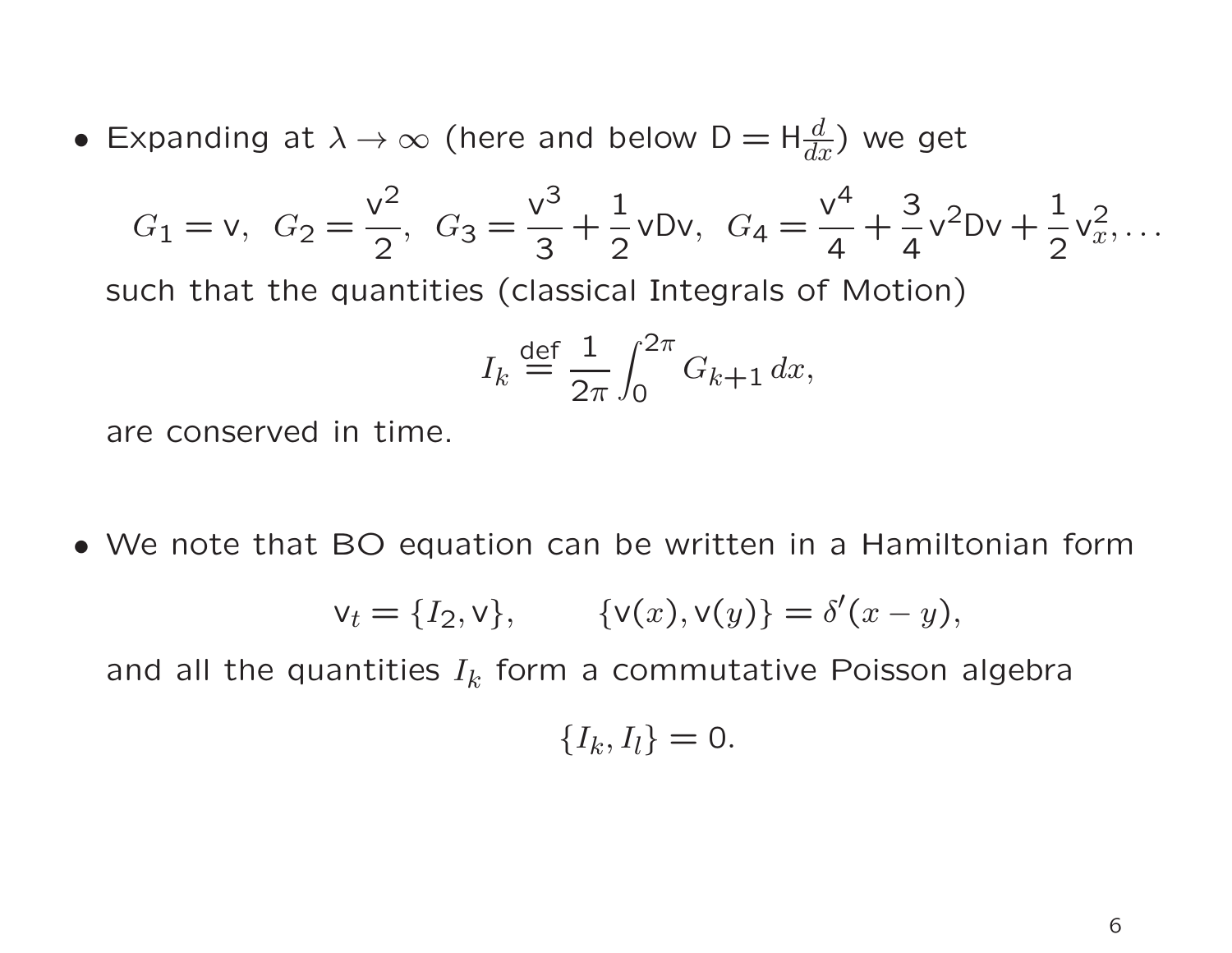• All this can be generalized for the  $n-$ matrix version of BO equation. For example for  $n = 2$  we have Lax pair

$$
((\partial - iv + \lambda)^2 + u)\phi^+ = \lambda^2 \phi^-,
$$
  

$$
\phi_t^{\pm} - i\lambda \phi_x^{\pm} - \frac{i}{2} \phi_{xx}^{\pm} \mp 2\phi^{\pm} P_{\pm} v_x = 0,
$$

• The compatibility condition is equivalent to  $BO<sub>2</sub>$  equation

$$
\begin{cases} u_t + v u_x + 2uv_x + \frac{1}{2}v_{xxx} = 0, \\ v_t + \frac{u_x}{2} + \text{H}v_{xx} + v v_x = 0, \end{cases}
$$

• This equation is also Hamiltonian with  $\mathcal{H} = 1/2\pi \int (uv+vDv+1/3\,v^3)dx$ 

$$
\{u(x), u(y)\} = (u(x) + u(y)) \delta'(x - y) + \frac{1}{2} \delta'''(x - y),
$$
  

$$
\{v(x), v(y)\} = \frac{1}{2} \delta'(x - y), \quad \{u(x), v(y)\} = 0.
$$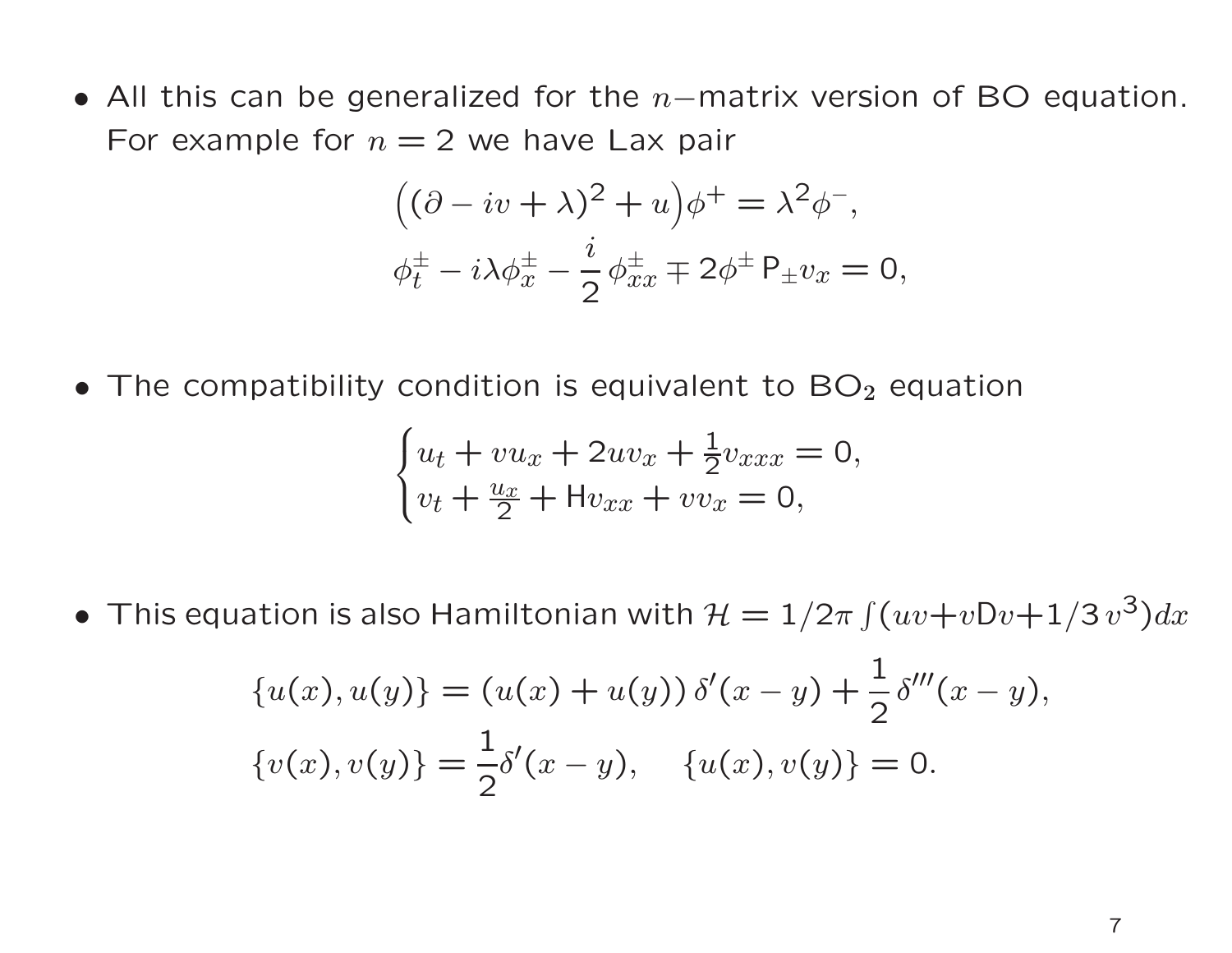## Quantization of BO system: relation to CS model

 $\bullet$  the field v $(x)$  is the semiclassical limit of the  $U(1)$  current field

$$
v(z) = P + \sum_{k \neq 0} a_k e^{-ikz},
$$

defined on <sup>a</sup> half-cylinder.

 $\bullet$  The Fourier components  $a_n$  $_n$  satisfy

$$
[a_m, a_n] = m \, \delta_{m,-n}.
$$

• The quantum counter part of the integral  $I_2$  has to be chosen

$$
I_2 = \frac{1}{2\pi} \int_0^{2\pi} \left( \frac{v^3}{3} + \frac{iQ}{2} v D v \right) \cdot dx,
$$

where  $Q=b+1/b$  and the semiclassical limit  $b\to 0$  is realized as

$$
v \to -ib^{-1}v.
$$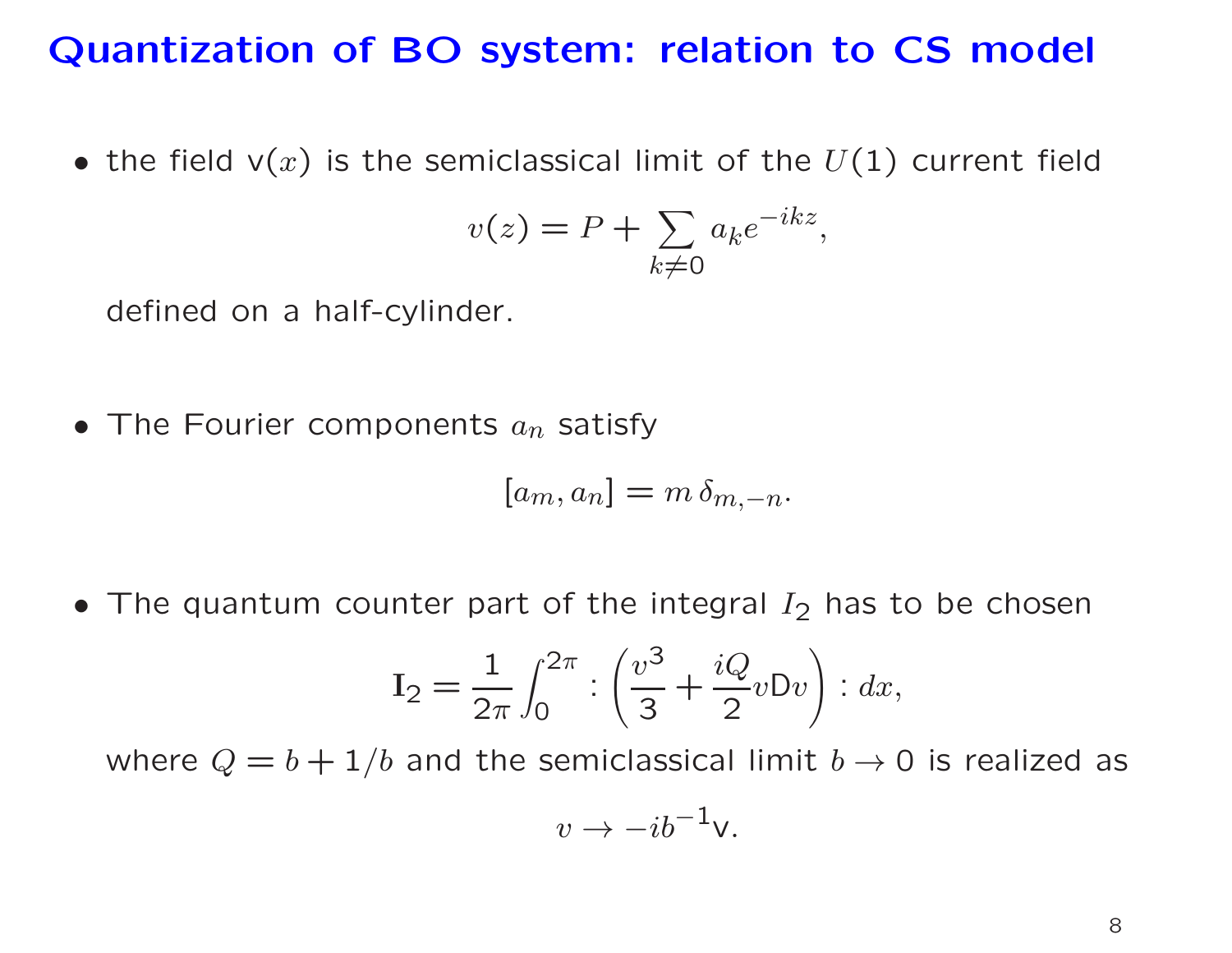• In components we have

$$
I_2 = iQ \sum_{k>0} ka_{-k}a_k + \frac{1}{3} \sum_{i+j+k=0} a_i a_j a_k
$$

• One can represent

$$
a_{-k} = -ib p_k, \qquad a_k = \frac{i}{b} k \frac{\partial}{\partial p_k},
$$

where  $\mathcal{p}_k$  are power-sum symmetric polynomials

$$
p_k = p_k(x) = \sum_{j=1}^{N} x_j^k
$$
.

• When acting on a space of symmetric functions the operator  $I_2$  can be rewritten as (Awata et al 1995)

$$
\mathbf{I}_2 \sim \sum_{i=1}^N \left( x_i \frac{\partial}{\partial x_i} \right)^2 + g \sum_{i < j} \frac{x_i + x_j}{x_i - x_j} \left( x_i \frac{\partial}{\partial x_i} - x_j \frac{\partial}{\partial x_j} \right) = \mathcal{H}_2^{\mathsf{CS}},
$$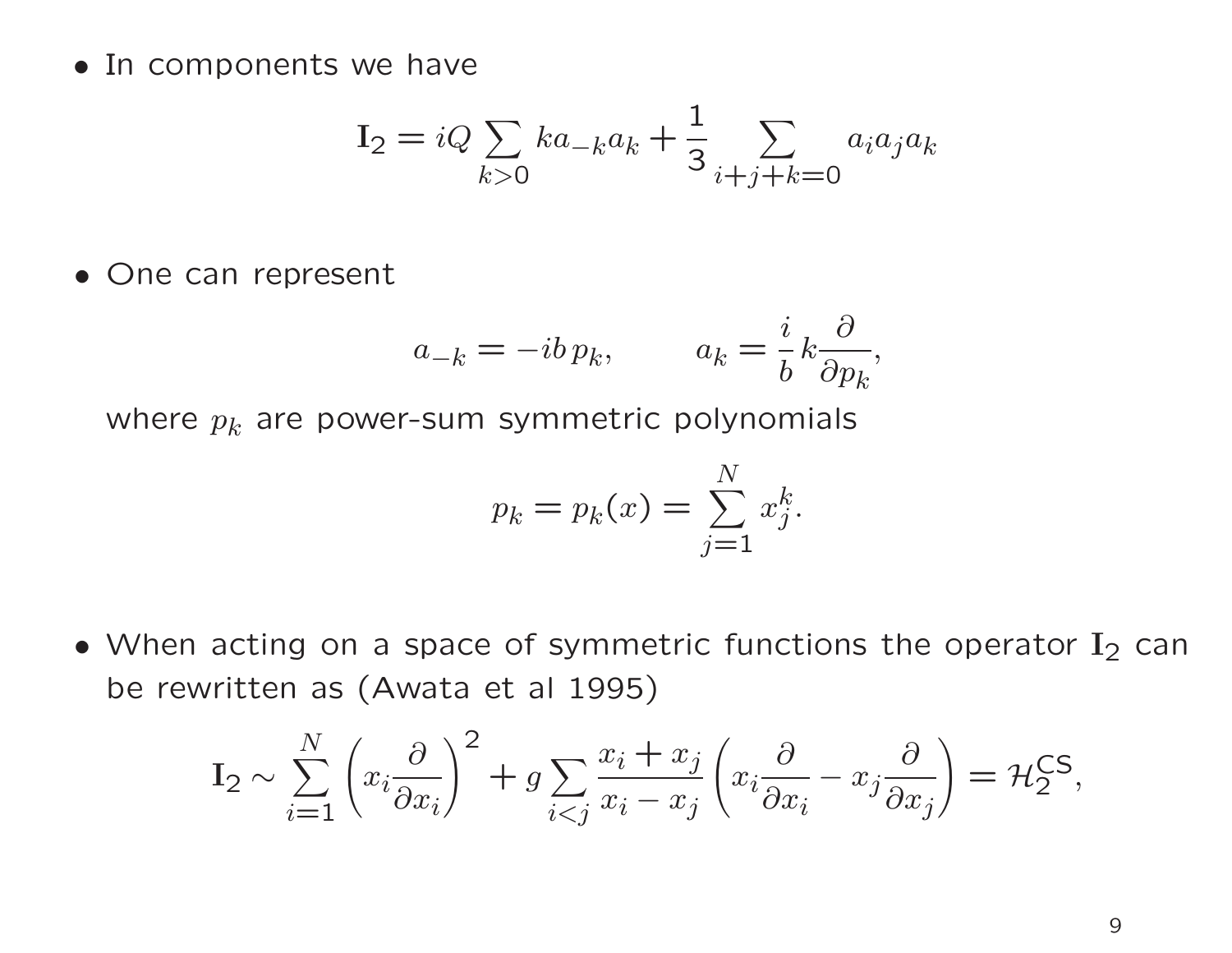$\bullet$  It is natural to assume that higher IM's  $\mathbf{I}_k$  can be expressed in terms of higher Calogero-Sutherland Hamiltonians:

$$
\mathbf{I}_k \sim \mathcal{H}_k^{\mathsf{CS}}
$$

- This statement can be checked by explicit computation on lower levels, but the general proof as well as the explicit form of the relationbetween two integrable systems is still lacking
- In fact higher qBO systems are also related to CS model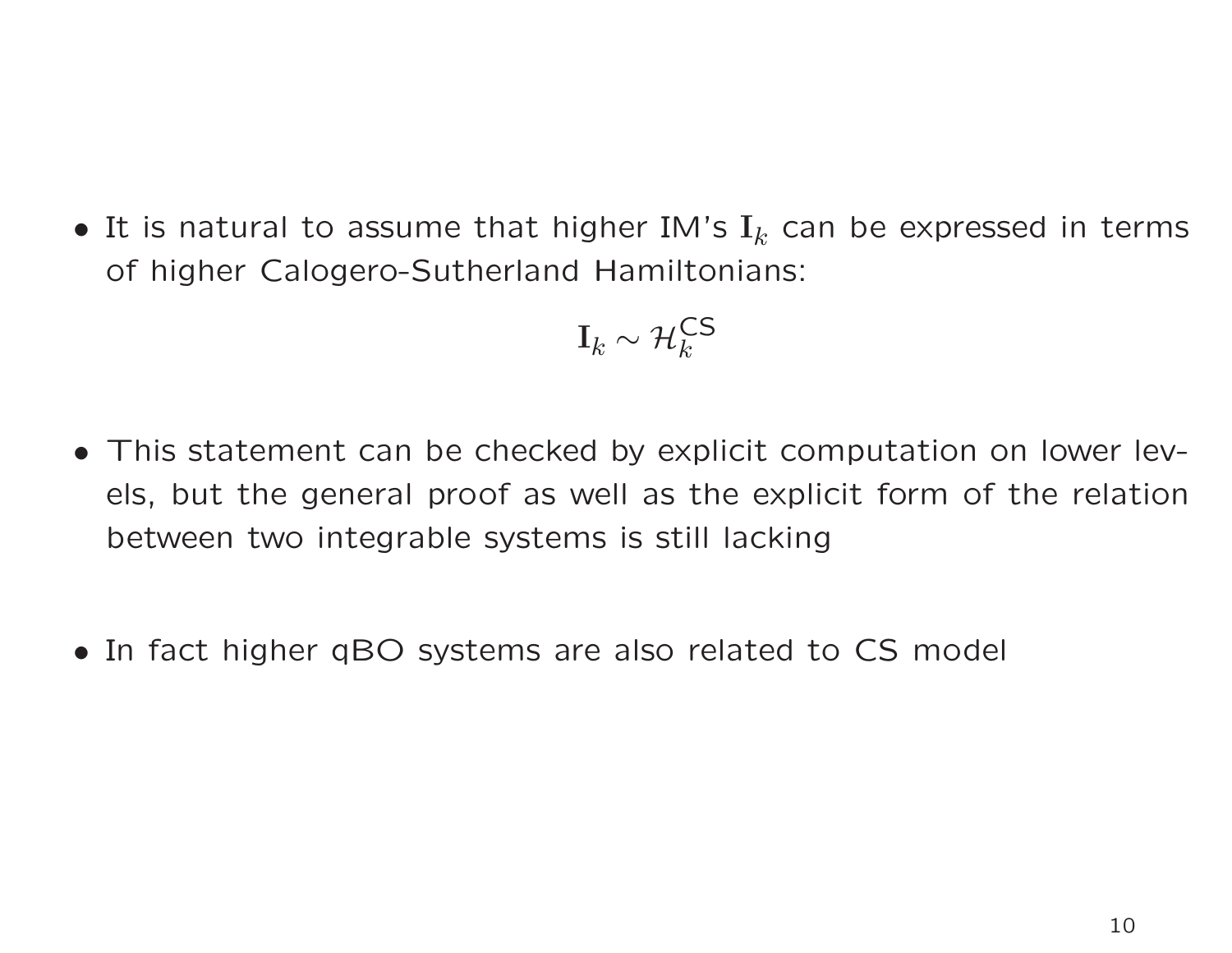#### Applications: conformal blocks and AGT formula:

• We consider CFT with symmetry algebra being  $\mathcal{A}=W_n\otimes H$ 

$$
v(z), W(2)(z) = T(z), W(3)(z), \ldots W(n)(z)
$$

 $\bullet$  In universal enveloping of  ${\mathcal A}$  we can construct system of IM's  ${\rm I}_k$ :

$$
\mathbf{I}_k = \frac{1}{2\pi} \int \mathbf{G}_{k+1} \left[ v, W^{(k)}, \mathbf{D} \right] dx, \quad [\mathbf{I}_k, \mathbf{I}_l] = 0
$$

such that in semiclassical limit  $b \to \infty$ ,  $v \to b^{-1}$ v,  $W^0$  $\,$  $k) \rightarrow b^{-k}$  $^{\prime\prime}$ u $_k$ 

$$
\mathbf{I}_k \to I_k^{\text{BO}_n}
$$

• For example for  $n = 2$  we have  $\mathcal{A} = \mathsf{Vir} \otimes H$  with  $c = 1 + 6Q^2$ 

$$
I_3 = \frac{1}{2\pi} \int \left( Tv - iQvDv + \frac{1}{3}v^3 \right) dx
$$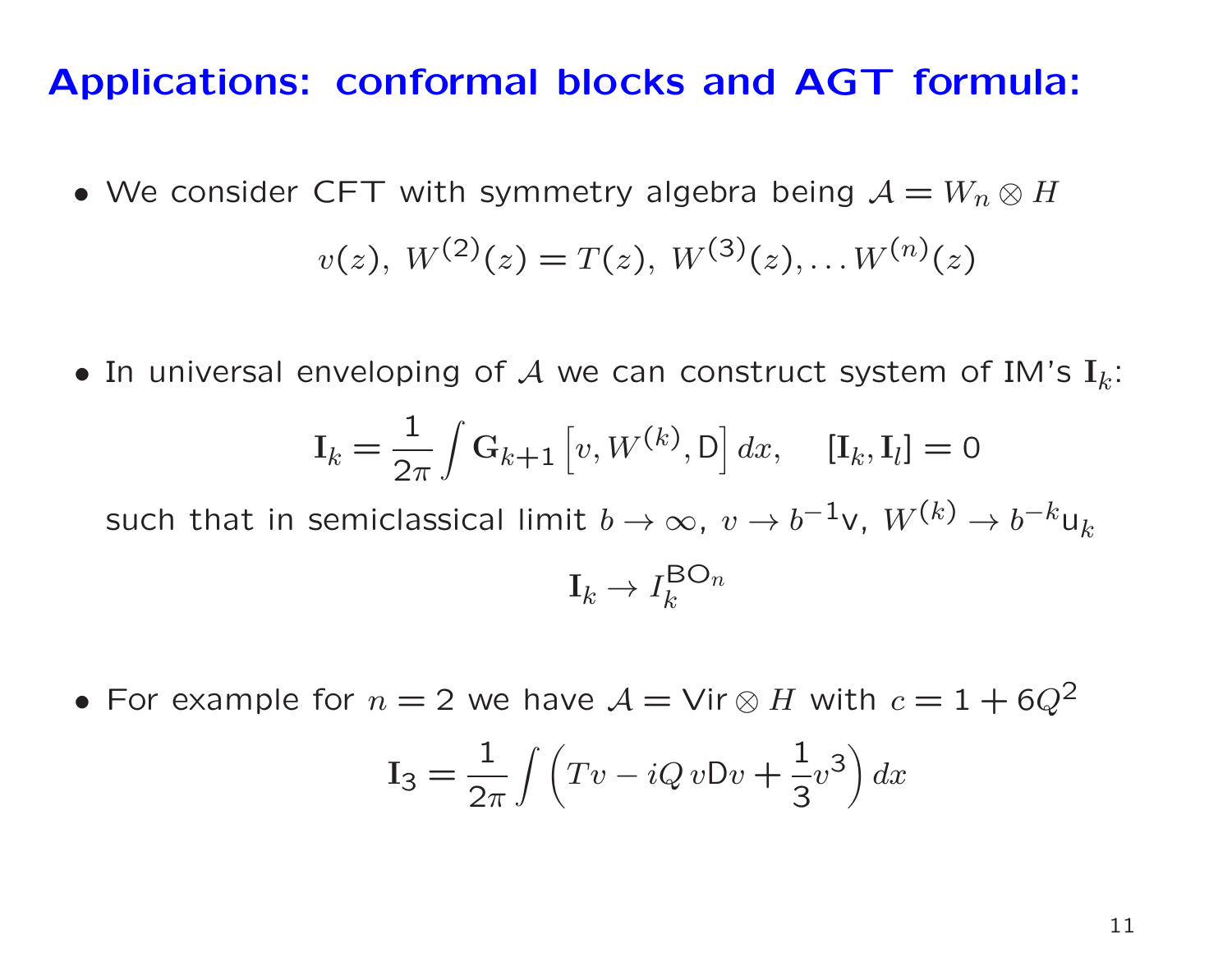• We can find simultaneous eigenfunctions

$$
\mathbf{I}_{k}|P\rangle_{\vec{\lambda}} = h_{\vec{\lambda}}^{(k)}(P)|P\rangle_{\vec{\lambda}},
$$
  
where  $P = (P_1, P_2, ..., P_{n-1})$  and  $\vec{\lambda} = (\lambda_1, ..., \lambda_n) - n$  partitions  

$$
|P\rangle_{\vec{\lambda}} = \left((-1)^{(n-1)|\vec{\lambda}|}(W_{-1}^{(n)})^{|\vec{\lambda}|} + ... \right)|P\rangle
$$

•Then we define primary operator

$$
V_a = e^{(nQ-a)/\sqrt{n}\phi_-}e^{a/\sqrt{n}\phi_+}V_{a\omega_1}^W,
$$
  
where  $\phi_{\pm} = \sum_{k \in \pm} i a_k / k e^{-ikz}$  and  $V_{a\omega_1}^W$  is the primary field in  $W_n$  theory

• and matrix elements

$$
\mathcal{F}(a, P, \lambda; P', \nu) =_{\vec{\nu}} \langle P'|V_a|P\rangle_{\vec{\lambda}}
$$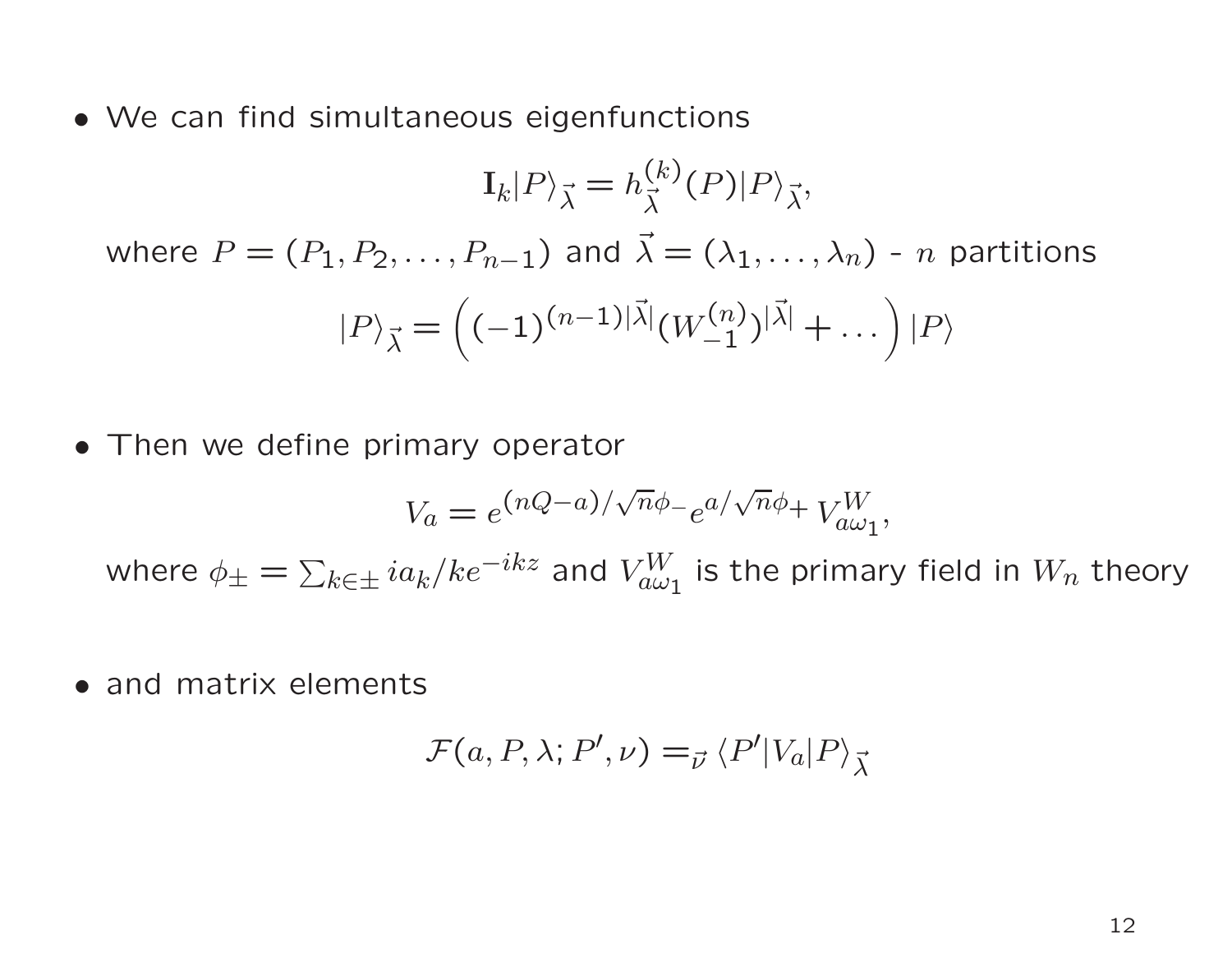• One can prove (Alba et al 2010, Fateev and A.L. 2011) that

$$
\mathcal{F}(a, P, \lambda; P', \nu) =
$$
\n
$$
= \prod_{i,j=1}^{n} \prod_{s \in \lambda_i} (Q - E_{\lambda_i, \nu_j}(x_j - x_i'|s) - a/n) \prod_{t \in \nu_j} (E_{\nu_j, \lambda_i}(x_i' - x_j|t) - a/n),
$$
\nwhere  $x_j = (P, h_j)$  with  $h_j = \omega_1 - e_1 - \cdots - e_{j-1}$  and\n
$$
E_{\lambda, \mu}(P|s) = P - b l_{\mu}(s) + b^{-1}(a_{\lambda}(s) + 1).
$$

where  $a_\lambda(s)$  and  $l_\mu(s)$  are the arm length of the square  $s$  in the partition  $\lambda$  and the leg length of the square  $s$  in the partition  $\mu$ 

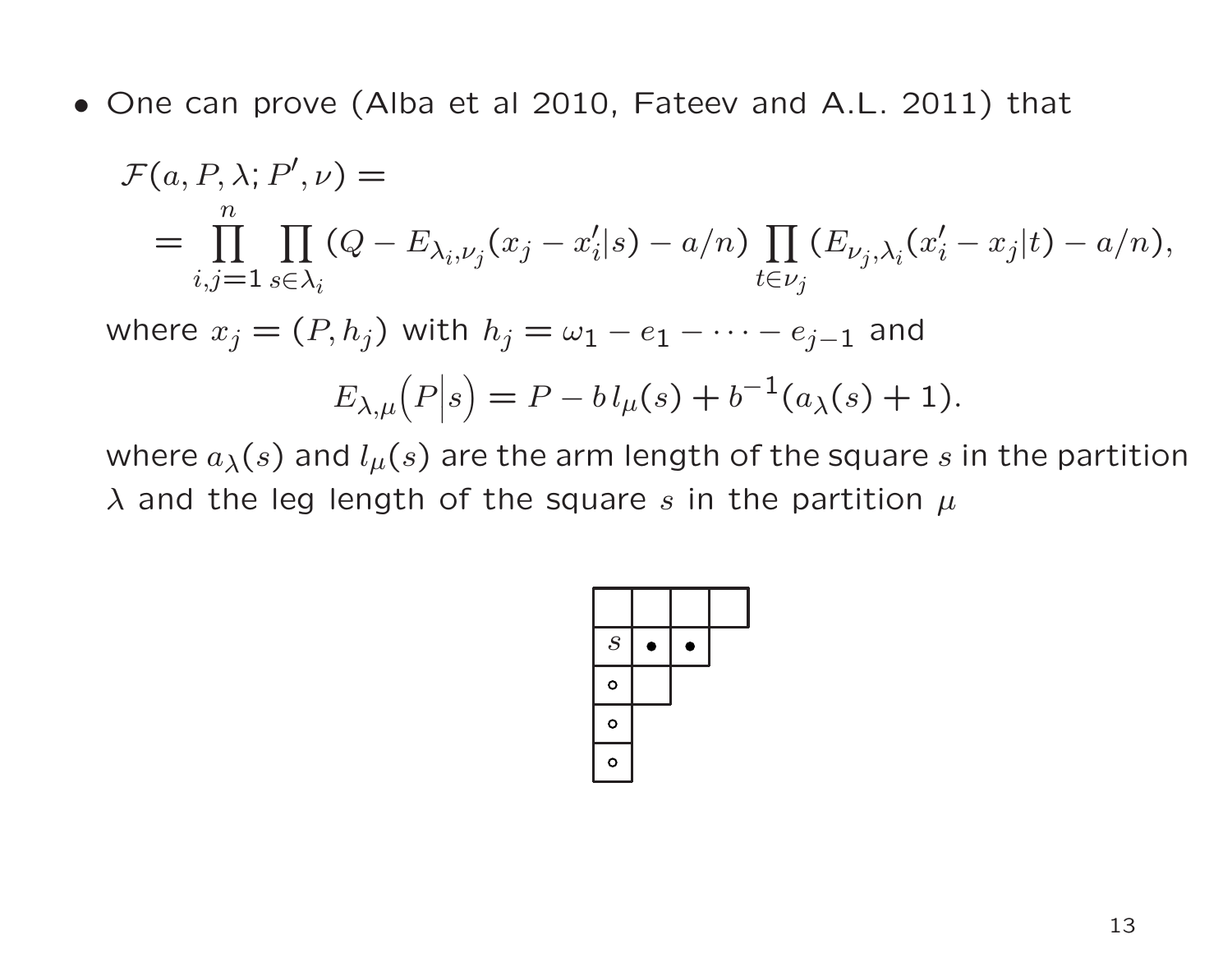Consider  $W_n$  CFT with  $c = (n-1)(1 + n(n+1)Q^2)$ . The primary fields  $V_{\alpha}$  are parameterize by vector parameters  $\alpha = (\alpha_1, \ldots, \alpha_{n-1})$ . Then we consider the conformal block of special form:



It is also convenient to choose  $z_1=0$ ,  $z_{k-1}=1$ ,  $z_k=\infty$  and

$$
z_{i+1} = q_i q_{i+1} \dots q_{k-3}
$$
 for  $1 \le i \le k-3$ .

The AGT relation claims that the function

$$
\mathbb{Z}(q) \stackrel{\text{def}}{=} \prod_{j=1}^{k-3} \prod_{m=j}^{k-3} (1 - q_j \dots q_m)^{a_{j+1}(Q - a_{m+2}/n)} \mathbb{F}(q) = 1 + \sum_{\vec{j}} q_1^{j_1} q_2^{j_2} \dots q_{k-3}^{j_{k-3}} \mathbb{Z}_{\vec{j}},
$$

coincides the instanton part of the Nekrasov partition function.